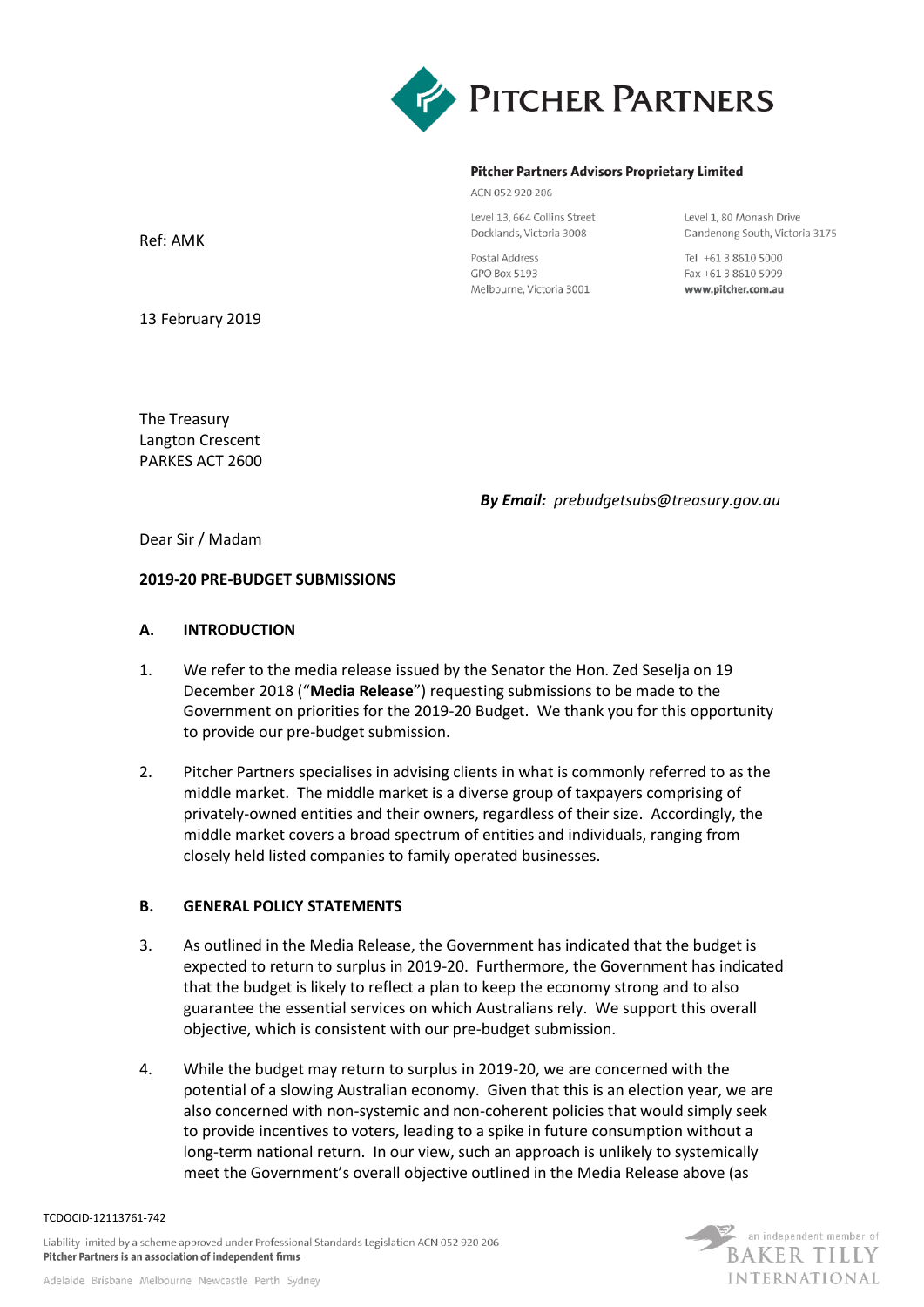

such policies could simply result in reductions in personal debt or the consumption of imported goods).

5. We believe that the expected budget surplus places the Government in a unique position, such that policies can be packaged together with the aim of encouraging longer term economic growth in Australia. As such, we believe that there are three important areas that the Government could focus on being: (1) longer term infrastructure projects; (2) programs to skill or increase competitive capacity of local business; and (3) targeted tax specific measures for the middle market.

# **C. SPECIFIC POLICY STATEMENTS**

## <span id="page-1-0"></span>*(a). Critical Infrastructure projects*

- 6. There are a number of key current infrastructure related concerns in Australia. The first is that most States are suffering from the effects of an energy crisis. We believe that it is now opportune for the Government to create policies and increase expenditure with respect to energy infrastructure to deal with growing population, energy shortages and rising energy prices.
- 7. The second is that a number of our capital cities are also struggling with transport related infrastructure issues. Our major cities have struggled to keep up with population growth, as congestion becomes a significant political issue. We believe it is opportune for the Government to commit to working with the States to deliver larger transport infrastructure projects that will seek to address these issues. Long term projects could include the airport rail link in Melbourne, the Sydney to Melbourne rail link, the East / West freeway link, etc. It is also opportune to fast track a number of current transport related projects.
- 8. Finally, as a supportive measure, the Government could also consider committing to the significant development of regional centres of each of the States, linked to an appropriate infrastructure program, with the aim of reducing congestion, coupled with encouraging investment and job creation.
- 9. In addition to Government spending measures, we have also outlined a number of specific tax measures that could be used to assist in encouraging investment in energy infrastructure so that private investment in such assets may become feasible (see our detailed comments at paragraph [C\(c\)](#page-2-0) below).

## <span id="page-1-1"></span>*(b). Stimulating domestic business opportunities*

- 10. The middle market is a significant contributor to our economy. Based on the latest ATO statistics released for the 2015/16 income year, approximately 54.86% of all salary and wages is paid by private groups, as compared to 45.14% being paid by public and other groups. Furthermore, approximately 44.06% of total corporate tax is collected from privately owned businesses<sup>1</sup>.
- 11. We believe that the Government should acknowledge the importance of this significant contribution by private groups. In doing so, we encourage the introduction

<sup>1</sup> Source – Latest ATO statistics 2015/16, see Appendix A.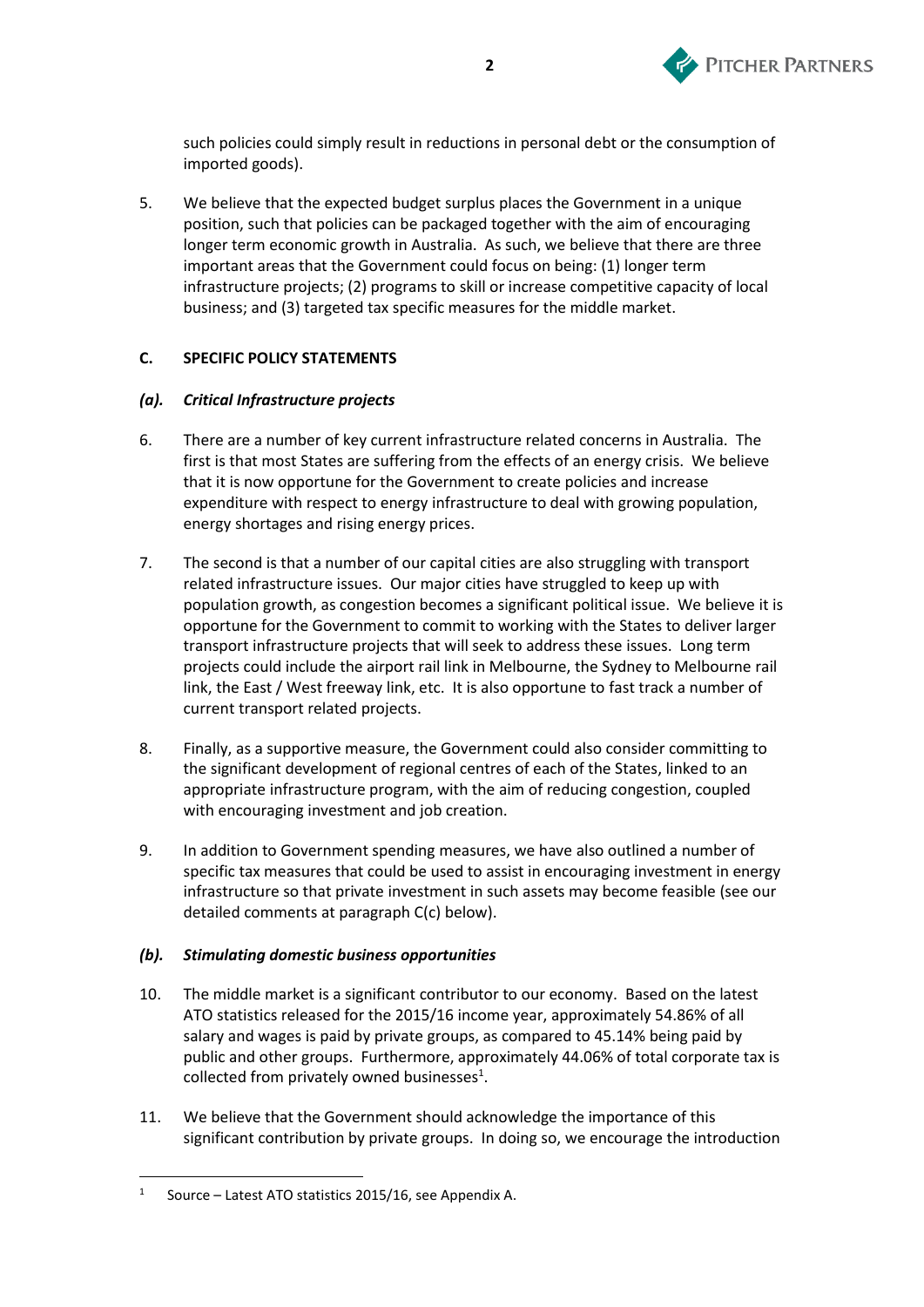

of specific measures that continue to assist the middle market to thrive over the forthcoming years, as well as leveraging the middle market to avoid a potential economic downturn that may occur.

12. We would encourage the Government to consider both tax and non-tax policies. We have outlined specific tax policies below at paragraph [C\(c\).](#page-2-0) Certain non-tax policies that are aimed at supporting the middle market could include: (a) programs and investment aimed at increasing the skill levels of our domestic work force; (b) measures that may reduce the attractiveness of offshoring and increase the attractiveness of using local employment; (c) incentives and spending on technology projects that could help to improve Australian agriculture practices; (d) targeted import replacement and improvement in self-sufficiency programs in areas where we export raw materials and repurchase as finished goods; (e) spending and other incentives that will help to ensure continued strong growth in some of our key industries, including the construction industry, tourism, education and financial services.

### <span id="page-2-0"></span>*(c). Tax related measures targeting the middle market*

- 13. Consistent with our comments above at paragraphs [C\(a\)](#page-1-0) and [C\(b\),](#page-1-1) we believe that a number of coherent tax policies could be announced in the budget that would help to stimulate economic activity in the middle market and provide a buffer in the event of a potential economic downturn over the forthcoming years.
- 14. Our recommendations with respect to tax reductions and tax concessions are in line with the Government's stated policy of maintaining a sustainable tax burden, consistent with the economic growth objective, by virtue of maintaining the tax-to-GDP ratio at or below 23.9% of GDP.

## *Corporate tax rate for middle market companies*

- 15. Currently, the Government is seeking to reduce the corporate tax rate for entities with aggregated turnover of less than \$50 million from 27.5% to 25% over the period to 30 June 2021/22. While this measure has already been brought forward, we would further encourage the Government to consider bringing this policy forward to 1 July 2019.
- 16. We understand that the estimated cost of this change would be approximately \$7.5 billion<sup>2</sup>. However, the timing of this measure would coincide with any potential economic downturn that may occur in the near future. Accordingly, the measure could provide timely support and relief to the middle market in terms of additional working capital for their business and for employment in Australia. Furthermore, the cost of this measure could be partially offset by removing a number of untargeted concessions that, in our opinion, do not generally support economic growth in the middle market (as outlined below).

<sup>&</sup>lt;sup>2</sup> The Treasury, "Tax Benchmarks and Variations Statement 2018 - Publication", January 2019, Item B52.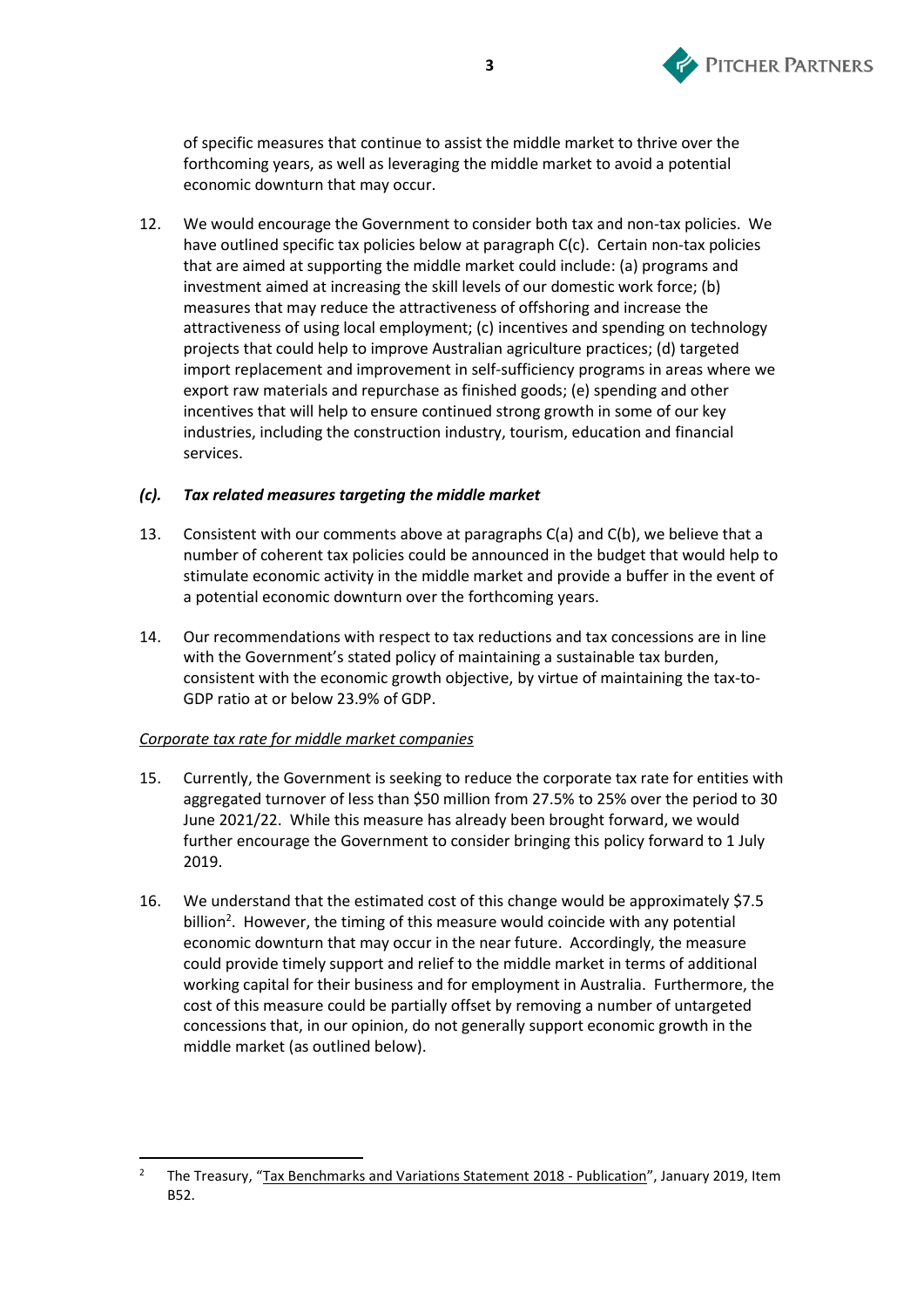

# *Removing and simplifying concessions that do not support economic growth*

- 17. We highlight that there is significant complexity in certain concessions that are available for taxpayers in the middle market. Furthermore, a number of these concessions do not assist middle market taxpayers and provide untargeted incentives. We note that the Board of Taxation is currently conducting a review into small business concessions. However, we are concerned with the time being taken to complete this review and the missed opportunity in addressing this item.
- 18. We believe that there is a current opportunity to recommend the removal of certain concessions that will fund the earlier introduction of tax rate reductions (which do not increase complexity and which benefit a broader base of business taxpayers in the middle market).
- 19. An example of this is the CGT small business concessions (such as the active asset 50% concession and the 15-year concession). The cost to the revenue of these two measures alone is approximately \$1.5 billion each year<sup>3</sup>, with benefits provided to a small minority of taxpayers in the middle market. The complexity of the CGT small business concession measures is significant and (other than the CGT superannuation retirement exemption) the policy behind these measures is somewhat incoherent. Our recommendation to remove these two CGT concessions is in line with Recommendation 17 of the *Australia's Future Tax System Review*.
- 20. Removing the complex CGT small business concessions (and similar types of concessions) to fund a further tax rate cut would provide a greater benefit to more business taxpayers in the middle market and would replace complex measures with simple measures (helping to reduce further red tape).
- 21. In our view, this measure would provide significant assistance to the working capital and investment requirements of the middle market in Australia and would be consistent with the recent policy of the Government to provide a \$2 billion fund to transform small business access to funding<sup>4</sup>. We would therefore strongly recommend a review of certain concessions, with a view to replacing them with corporate tax rate reductions for the middle market.

## *Reducing complexities associated with the taxation of structures and income types*

- 22. As outlined in our White Paper submission in 2015, significant compliance issues occur due to difference in the tax treatment of various entity structures and income types, in particular for trusts and companies.
- 23. We would encourage the Government to conduct a review into these differences, through the Board of Taxation, with a view to removing tax as a key reason for choosing one structure over another. Some of these key aspects of such a review would include:
	- 23.1. By allowing trusts to accumulate active business income, to help remove the need for trusts to distribute to corporate beneficiaries with respect to active

<sup>&</sup>lt;sup>3</sup> The Treasury, "Tax Benchmarks and Variations Statement 2018 - Publication", January 2019, Items C12 and E30.

<sup>4</sup> Media Release 051-2018, the Hon Josh Frydenberg MP.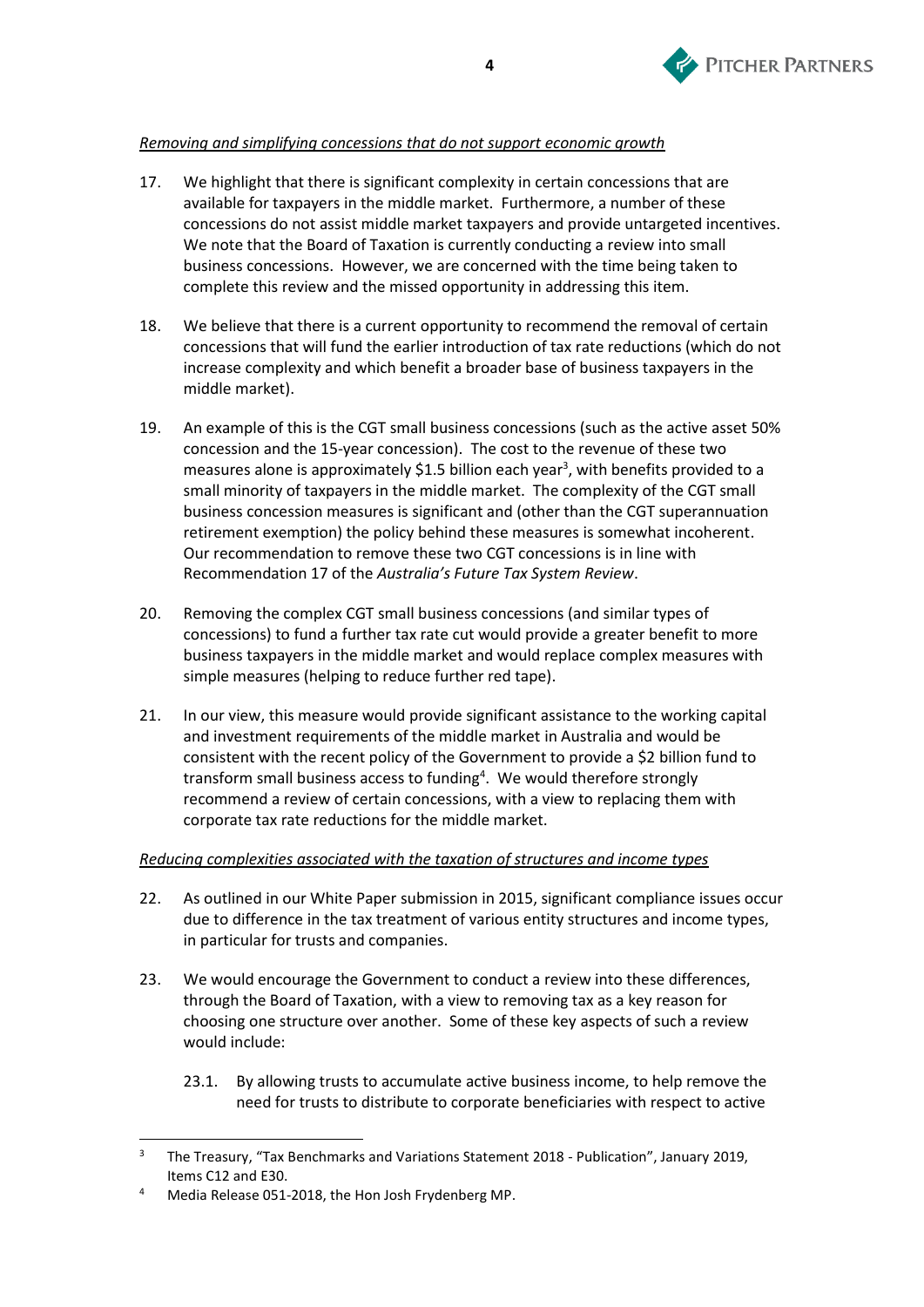

business income, allowing business trusts to reinvest their after-tax profits into their business.

- 23.2. Examining whether there is scope to equalise the tax treatment of passive income (e.g. CGT assets and other passive income) for both companies and trusts. For example, by allowing passive income (e.g. capital gains, interest income etc) to flow through a company with passive income taxed at individual marginal tax rates.
- 23.3. Examining the use of corporate structures and whether flattening the income tax rates over a certain income threshold (e.g. up to \$200,000 per individual) could help to reduce the incentive to use a corporate vehicle. For example, contractors or small business operators.

### *Addressing the uncertainty on the application of Division 7A*

- 24. Significant uncertainty has been created in the middle market through the release of the Treasury Paper in 2018 on the future of the proposed Division 7A amendments.
- 25. In particular, the Treasury Paper proposed to change the direction of the reforms to Division 7A in a manner that would significantly penalise business taxpayers, with a proposed start date of 1 July 2019.
- 26. We would strongly encourage the Assistant Treasurer to respond to the large number of submissions that were made to address the significant shortfalls that were contained in the Treasury Paper. We believe that this is critical; to restore certainty and trust in the middle market business community with respect to the proposed changes. We would also encourage the Government to extend the proposed start date of the measures.

#### *Domestic infrastructure tax concessions*

- 27. As outlined at paragraph [C\(a\)](#page-1-0) above, we would encourage the Government to seek to invest in infrastructure assets in the short to medium term, particularly in the energy and transport sector. We recommend consideration be given to providing certain tax concessions to infrastructure related investments, which would encourage investment in those critical areas.
- 28. This recommendation would be targeted at providing domestic tax concessions only, rather than concessions to foreign investors. This would potentially encourage significant investment by domestic superannuation funds into infrastructure projects (being a significant source of potential funding) and may provide alternative investment and return options to domestic superannuation funds as compared to franked dividends.
- 29. We have outlined three potential tax incentives below that could be provided to encourage infrastructure projects in Australia.
	- 29.1. The first could consist of providing concessional taxation treatment for interest derived on infrastructure bonds that meet certain criteria. These could consist of long-term debentures (e.g. 5 to 10 years) that provide a tax concession on the receipt of interest on such bonds. We note that we do not propose to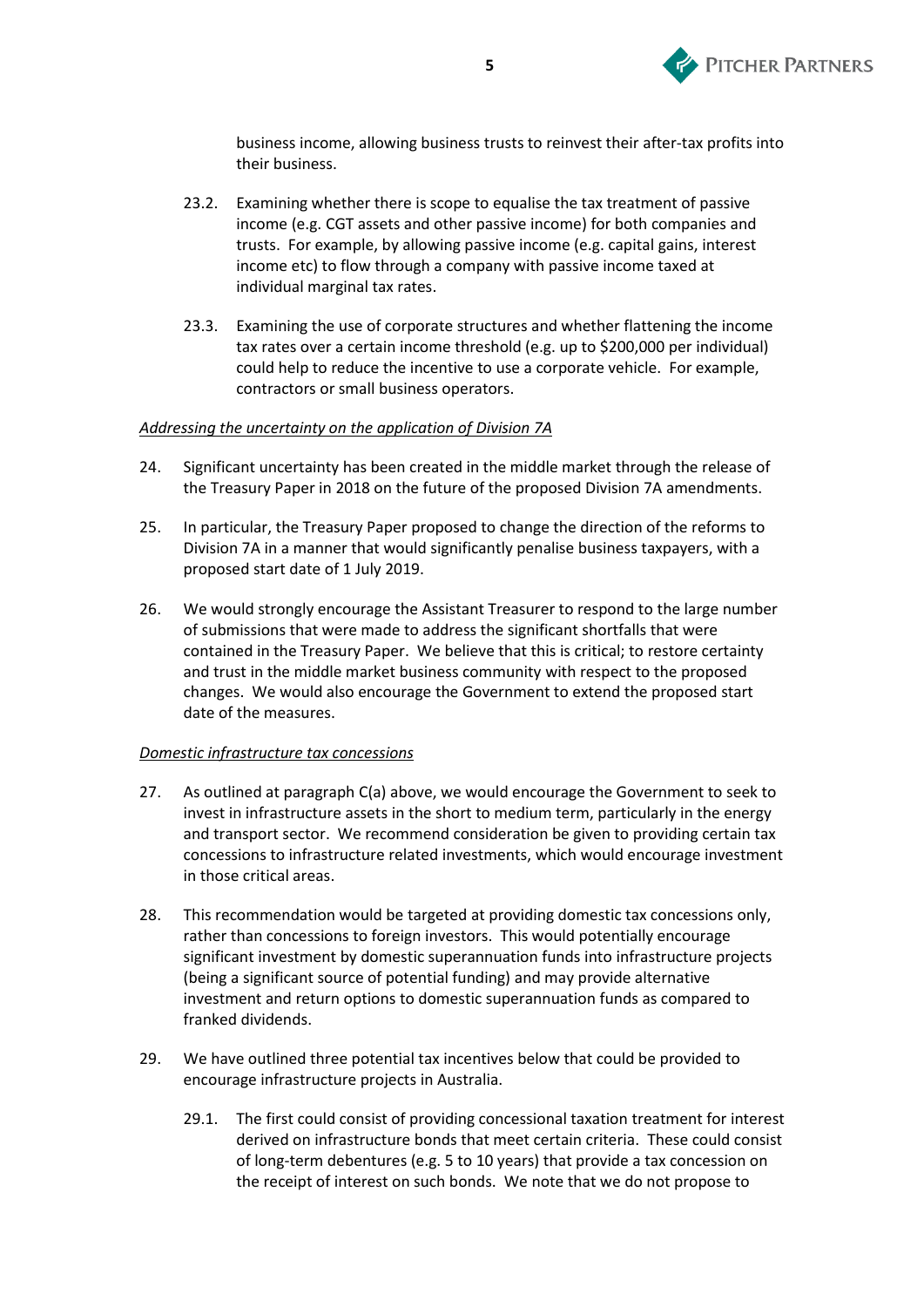

replicate the somewhat deficient rules that were previously contained in the former Division 16L of the Income Tax Assessment Act 1936 (which provided for tax-exempt infrastructure borrowings). That is, some of the shortcomings of those provisions could be addressed to ensure that the measures are properly targeted. For example, the Government could cap the annual tax concession on interest income derived for each individual investor (or each individual member of a superannuation fund) in a similar manner to the ESIC provisions contained in Division 360. However, as Division 16L contained rules on identifying infrastructure and the kinds of infrastructure facilities (such as land transport or electricity generation), we believe that this would be a relatively easy and targeted measure to implement.

- 29.2. The second could consist of providing concessional taxation treatment for returns paid by a managed investment trust to Australian resident investors, where the fund invests in certain infrastructure assets. There are a number of examples of this type of concession targeting a particular asset class through a managed investment trust (MIT). For example, MITs that invest in clean buildings provide non-resident investors with a reduced withholding tax<sup>5</sup>. There are also concessions provided to investors in affordable housing projects. This measure could help to promote domestically funded infrastructure projects.
- 29.3. Finally, a tax concession could consist of providing concessional depreciation rates for certain infrastructure assets, whereby they are treated as depreciating assets rather than capital works. This could result in a depreciation rate increase from 2.5% to a rate based on the effective life of the infrastructure asset (which could be statutorily set in line with other statutory effective lives).
- 30. We believe that these policies would help to encourage domestic investment in desired infrastructure projects and would also assist in stimulating economic activity over the medium to longer term.

## *Introducing a new capital investment allowance for certain industries*

- 31. To reinvigorate and encourage investment in certain specific, strategic, key industries in Australia, we request the Government to consider a next level asset write off concession that is linked to capital investment.
- 32. Attracting investment in capital intensive industries is often difficult, due to the significant cost of upfront investment. We believe that there is an opportunity to address this by providing certain start-up concessions to middle market taxpayers, that are targeted at certain industries.
- 33. As outlined previously in paragraph [C\(b\),](#page-1-1) key industries that could fall into this category include the Australian agricultural industry; import replacement industries; and the construction industry (to name a few). By way of example, there is currently an opportunity to help significantly grow our dairy export industry, especially in the area of related dairy products such as baby food products. There is currently

<sup>&</sup>lt;sup>5</sup> Although the CGT concession applies to non-residents, we are only highlighting this an example of a concession provided to a certain type of asset through an MIT.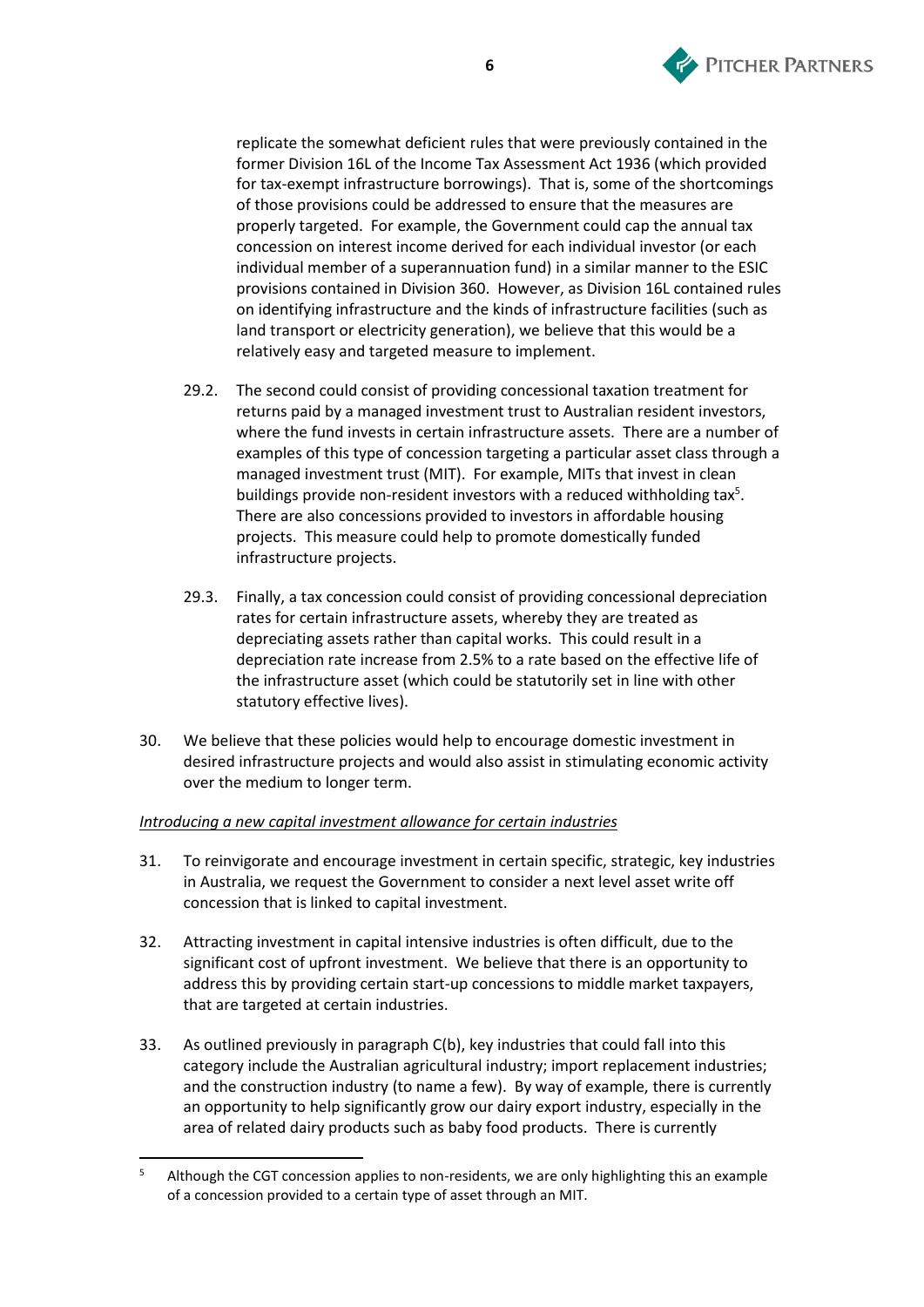

significant Global demand for such products, with only a handful of Australian manufacturers dominating the market. These proposed rules could help encourage new investment in Australia into this potential thriving export industry.

34. The depreciation rules could be labelled "capital investment" rules and could be limited to those taxpayers that are private companies only that satisfy the lower corporate tax rate threshold (i.e. with less than \$50 million turnover on an associate inclusive basis). The rules could be limited to certain assets (capital intensive assets), with expenditure capped at up to \$2 million (total investment cost). The write off concession could be spread be over a short-term period (e.g. a 3-year period).

### *Superannuation incentives*

- 35. Numerous changes have been made to the superannuation system over the last number of years which have had the effect of significantly reducing the attractiveness of using the superannuation system to fund retirement.
- 36. We highlight that we believe the changes have gone too far and now there are no incentives left in the system to attract taxpayers to save above the compulsory contribution rate. Some of these policies include the reduced deductible contribution cap of \$25,000 per year, the \$1.6M pension cap, and the 30% contribution tax rate applicable to individuals deriving more than \$250,000 per annum.
- 37. We are concerned that the outcome of these significant policy changes, which collectively eliminate most of the voluntary savings incentives from the super system, will be to discourage retirement savings from those taxpayers with the capacity to save. Over time, we believe that this will create a new class of taxpayer with insufficient savings to self-fund their retirement who will qualify for, and need to rely on, the age pension.
- 38. We would strongly encourage the Government to reintroduce voluntary savings incentives back into the system as well as encouraging middle income earners to use those incentives to self-fund their retirement.
- 39. Policies could include increasing the deductible contribution cap from \$25,000 to \$50,000; providing flexibility by allowing individuals to determine their deductible contribution cap by taking into account unutilised amounts from prior years; pooling thresholds and limits within families (e.g. allowing couples 2 times the pension cap that can be used between the couple in any way they choose, 2 times the deductible contribution limit that again can be used between a couple any way they choose; increasing both the total superannuation balance threshold where non-concessional contributions are prohibited and the transfer balance cap amounts from \$1.6M to double those amounts; increasing the threshold where the 30% contributions tax rate applies to at least \$300,000 and indexing that threshold to wages growth. We acknowledge that there would be strong community support for limiting the above concessions so they do not accrue to high wealth individuals.
- 40. We are also concerned with the significant complexity that now exists in the system. The number of different rates and thresholds that now exist, particularly with the introduction of limits on non-concessional contributions and pensions, is not sustainable.